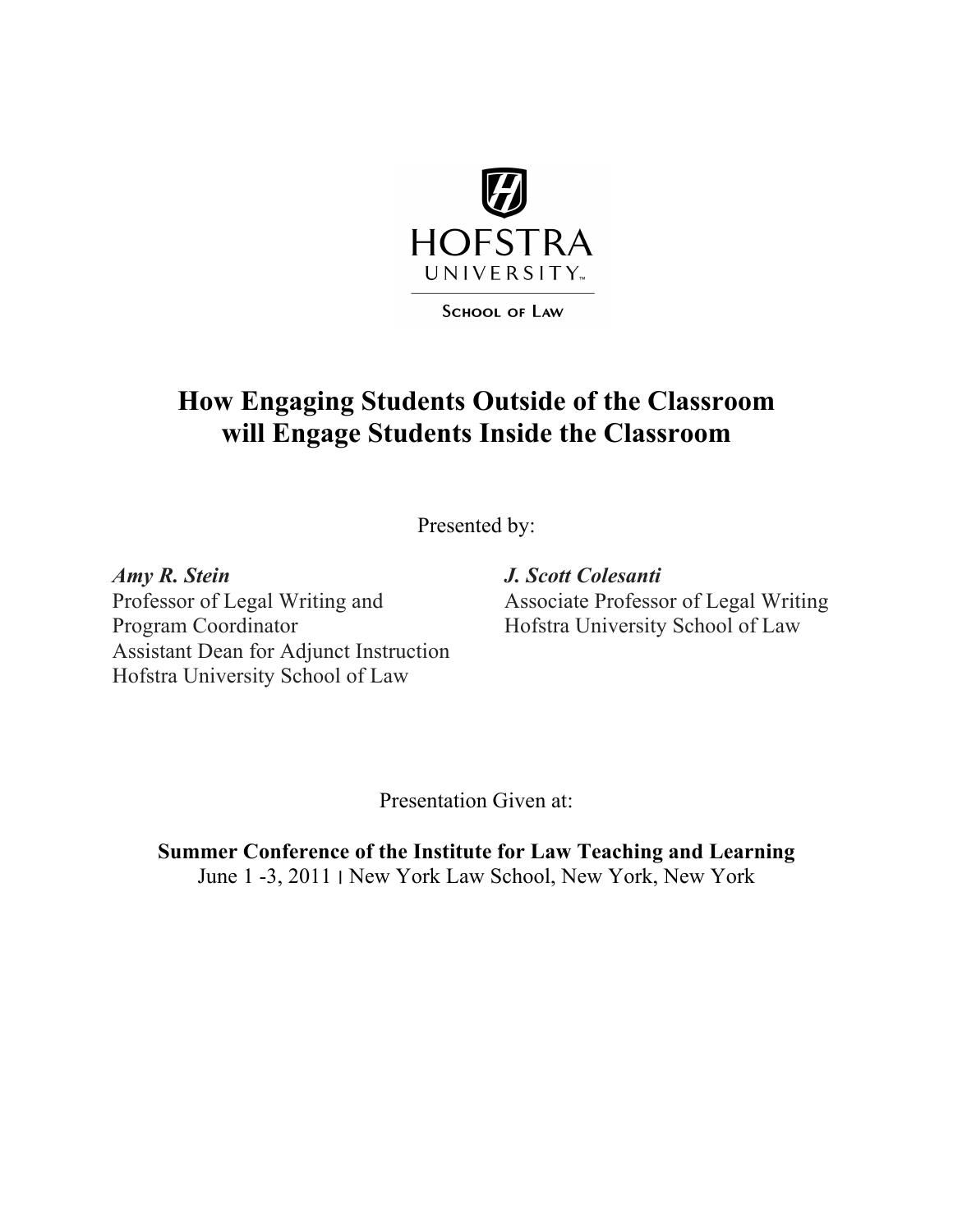# **Workshop Description:**

This workshop seeks to inspire participants to spend more time with students outside of class, because doing so will motivate their students to be more active participants in class. The ideas and strategies to be discussed have broad application to all law teachers in classes of all sizes. The presenters will discuss ideas they have used outside of the classroom to improve the in-class experience, and will also solicit input from attendees on successful techniques that they have used. Through role-playing, the presenters will brainstorm with the group different scenarios for student meetings and a range of effective faculty responses.

### **Some Ideas and Strategies That We Have Used Successfully:**

- $\checkmark$  The use of structured office hours:
	- o When using structured office hours, the professor requires a small number of students to drop by during each regularly scheduled office hour. The objective behind this technique is to have at least one-on-one meeting with each student during the semester. There are several benefits to this including:
		- the professor gets to meet each student individually, which demonstrates to the students that the professor cares about him or her;
		- the professor meets **all** students, not just the ones who choose to engage him or her. As we all know, oftentimes the students most in need of support and guidance are the ones least likely to initiate a meeting;
		- students are more likely to speak up in class and less likely to miss class if they believe that the professor actually knows who they are.
- $\checkmark$  Student Information Index Cards
	- o Name, Address, email address they actually check, phone number
	- o Undergraduate institution
	- o Important work experience
	- o Interesting fact
- $\checkmark$  Using photo rosters to call students by name both in class and at individual conferences.
- $\checkmark$  Requiring students sign an attendance sheet at each class. Sending absent students a brief e-mail after class will dramatically improve attendance.
- $\checkmark$  Orchestrating a class or section lunch or coffee get together.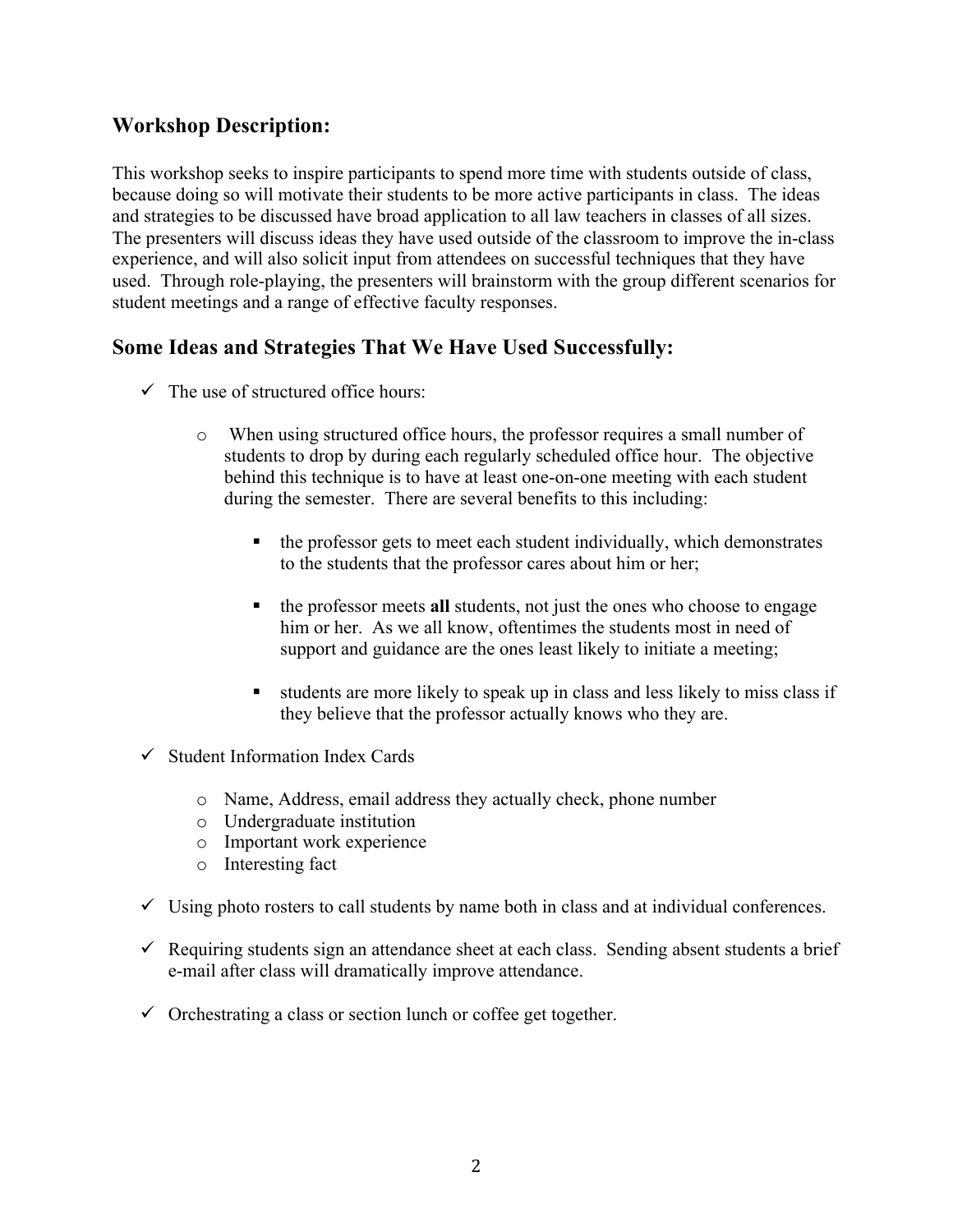$\checkmark$  Adapting some of the techniques unique to Legal Writing conferencing to general conferences with students, such as the "Legal Writing Prescription" one presenter gives students, which focuses on their most acute legal writing problem. The Professor and the student prepare the prescription together during a conference on a specific writing assignment. The prescription is reviewed at subsequent conferences to see if it is working. Has the student improved their rule analysis, or their grasp of IRAC? Is their writing style less wordy? This concept can be easily be expanded to accommodate an exam-based class. For example, a Professor could easily develop a form that students need to complete before they set up a meeting to discuss an exam. The form could ask students to compare their answer to a model answer, or ask students to critically selfevaluate their response using a rubric. This will shift the focus of the meeting from pleading for a better grade to a substantive discussion about improving exam-writing skills.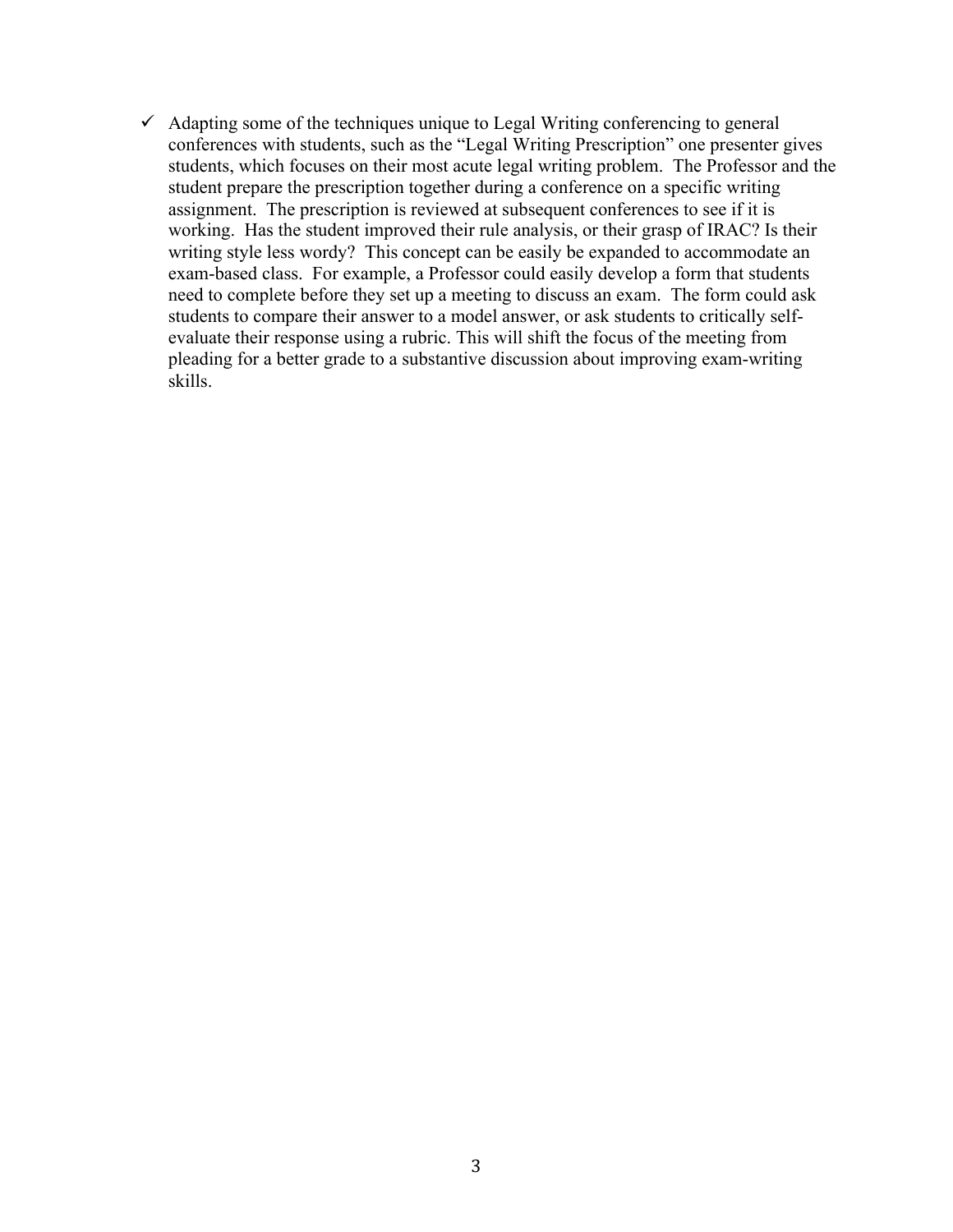| RK                                                                     |
|------------------------------------------------------------------------|
| <b>Legal Writing Prescription</b><br>Professor Stein                   |
|                                                                        |
|                                                                        |
|                                                                        |
|                                                                        |
|                                                                        |
|                                                                        |
|                                                                        |
|                                                                        |
| Signed:                                                                |
| Dispense as written-<br>There is no substitute for good legal writing! |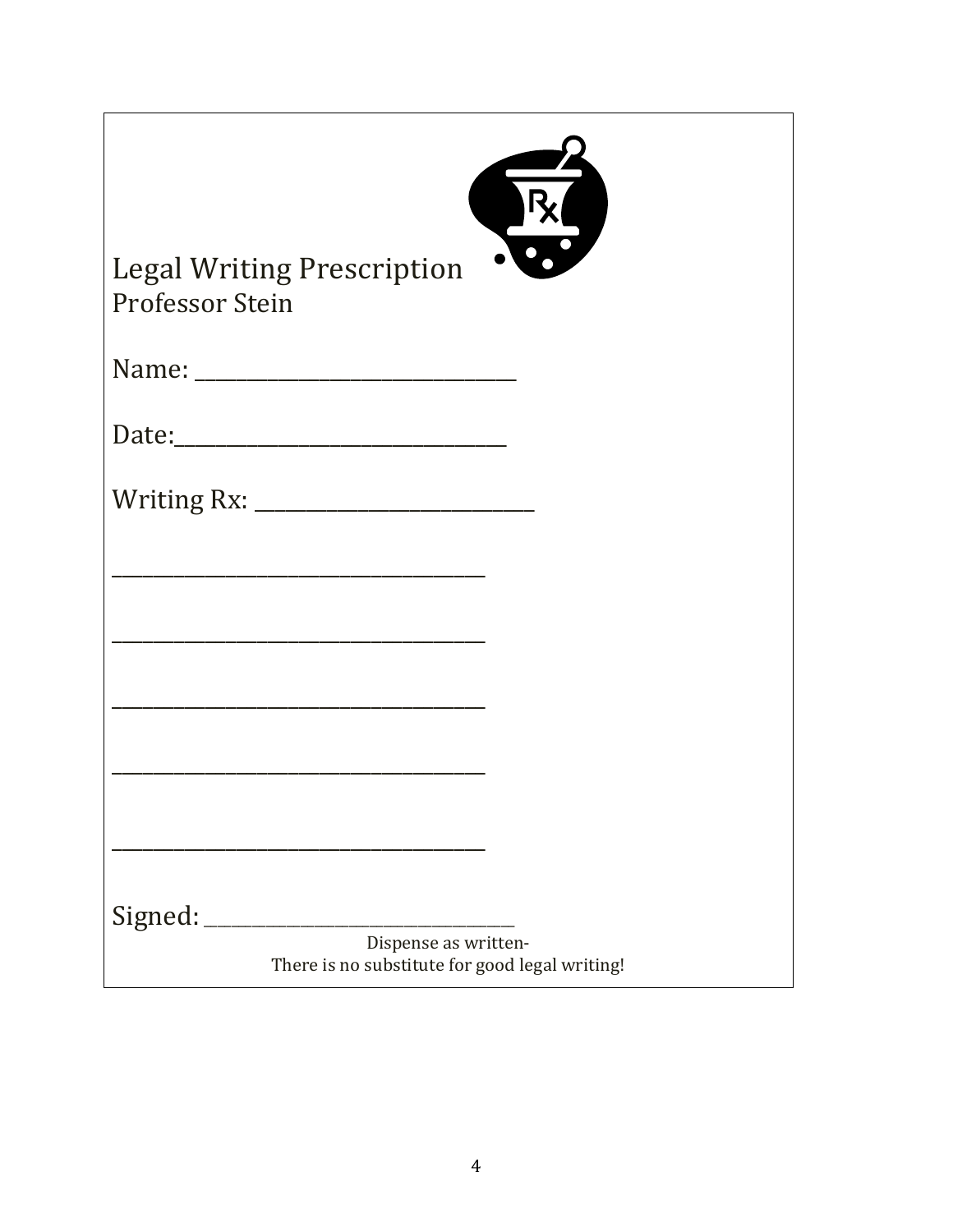# **Enough Talking, it's Time to Demonstrate. . . .**

- $\checkmark$  Two different types of students and two different faculty responses:
	- o How do you handle the student who is convinced that they "know it all" and is extremely resistant to faculty input/suggestions?
	- o How do you handle the student who is so distressed at what they perceive to be the poor quality of their own work that they are unable to "hear" faculty input/suggestions?

### **Now It's Your Turn. . . .**

- $\checkmark$  Please pick a partner and brainstorm different student/teacher scenarios you may have encountered and ways those interactions were or were not effective.
	- o If they were effective, can you articulate to your partner why, are there techniques that you used that will be helpful for the group to hear?
	- o If they were not effective, why not? How do you think you could have made that interaction more successful?
- $\checkmark$  The entire group will then come together to share the results of their sessions.